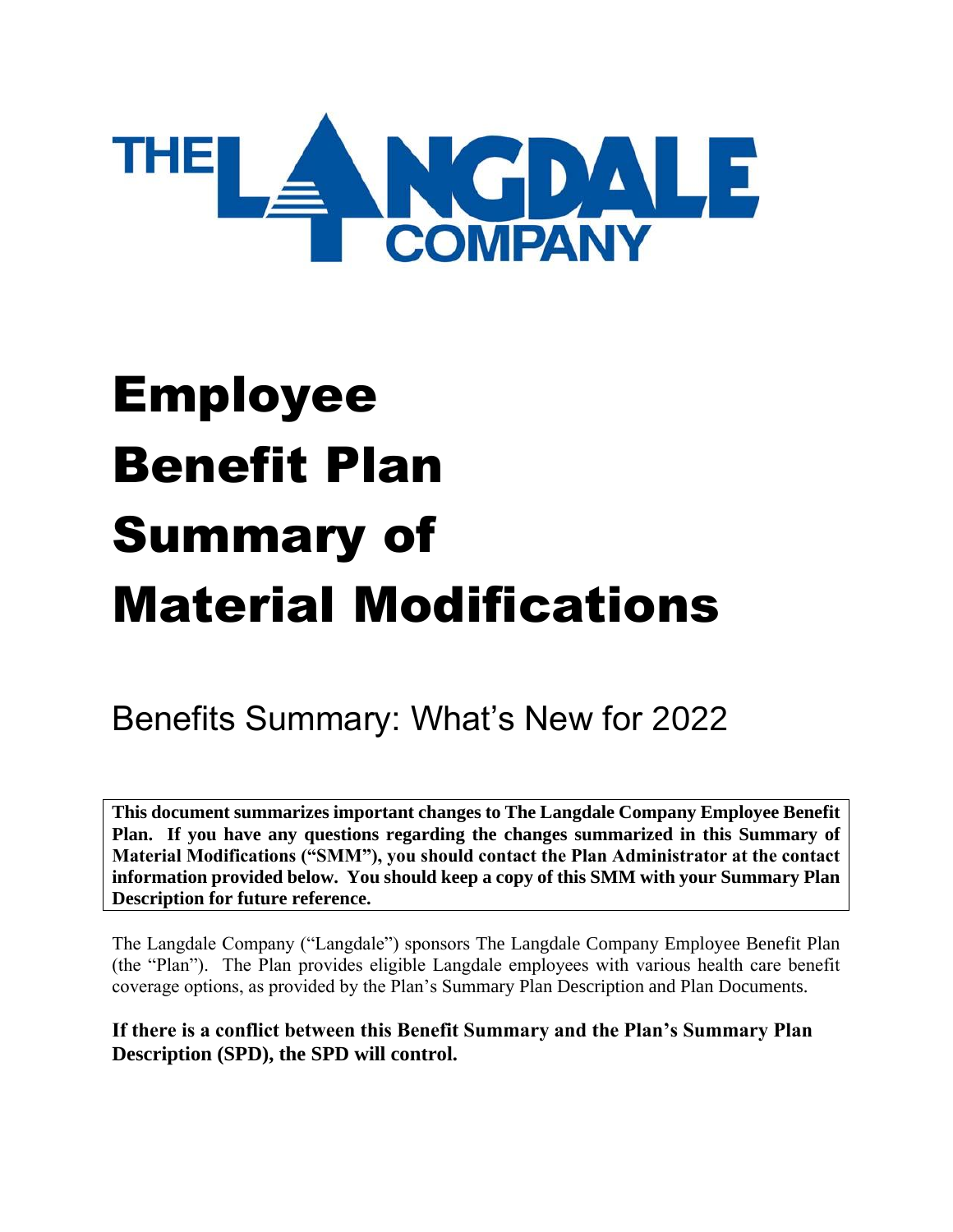#### **Summary of Changes:**

The following is a description of changes made to the **Health Plan**:

1. Section 1. Introduction. **Change to application of certain extensions under Consolidated Omnibus Budget Reconciliation Act of 1985 (COBRA) for the election of COBRA coverage and payment of COBRA premiums:**

The disregarded period (one calendar year) for an individual to elect COBRA continuation coverage and the disregarded period (one calendar year) for the individual to make initial and subsequent COBRA premium payments will generally run concurrently.

#### 2. Section 5. Schedule of Benefits. **New Preventive/Wellness benefits:**

- (1) COVID-19 Vaccination
- (2) Prevention of Human Immunodeficiency Virus (HIV) Infection: Preexposure Prophylaxis (PrEP) with effective antiretroviral therapy to persons who are at high risk of HIV acquisition. This benefit is in effect as of September 17, 2021, and includes:
	- FDA-Approved Medication Descovy and Truvada
	- Kidney function testing (creatinine)
	- Serologic testing for hepatitis B and C virus
	- Testing for other STIs
	- Pregnancy testing when appropriate
	- Ongoing followup and monitoring including HIV testing every 3 months
- (3) Pregnancy-related Wellness: Chlamydia and Gonorrhea Screening

#### 3. Section 5. Schedule of Benefits. **Changes in Preventive/Wellness benefits:**

- (1) Page 5-2, Colorectal cancer screening should read: Colorectal Cancer Screening - age 45-75 by any of the following methods:
	- Fecal occult blood testing (FOBT)/fecal immunochemical test (FIT) annually; or
	- Sigmoidoscopy every five years; or
	- Colonoscopy every 10 years; or
	- Computed tomographic colonography (virtual colonoscopy) every five years; or
	- Double contrast barium enema (DCBE) every five years
	- Stool-based deoxyribonucleic acid (DNA) (i.e., Cologuard) every one to three years

(2) Page 5-3, Diabetes screening should read:

Prediabetes and Type 2 Diabetes Screening – in adults aged 35 to 70 years who are overweight or obese

(3) Page 5-5, Delete:

"Digital breast tomosynthesis (3D mammography) is covered by the Plan when used as an alternative to the standard (2D) mammography. If both techniques are performed on the same day, the 3D mammography will be denied."

- (4) Page 5-4, Pregnancy-related Wellness change to Gestational diabetes from "24-28 weeks gestation" to "at 24 weeks or later"
- (5) Page 5-13, Diabetes Management Pharmacy Benefits changes:
	- The Plan now allows 90-day medication supply in addition to 34-day supply
	- The Copayment for Tier 1, Tier 2, and Tier 3 medications was removed; The Diabetes Management Program now offers medications at no cost to Participants